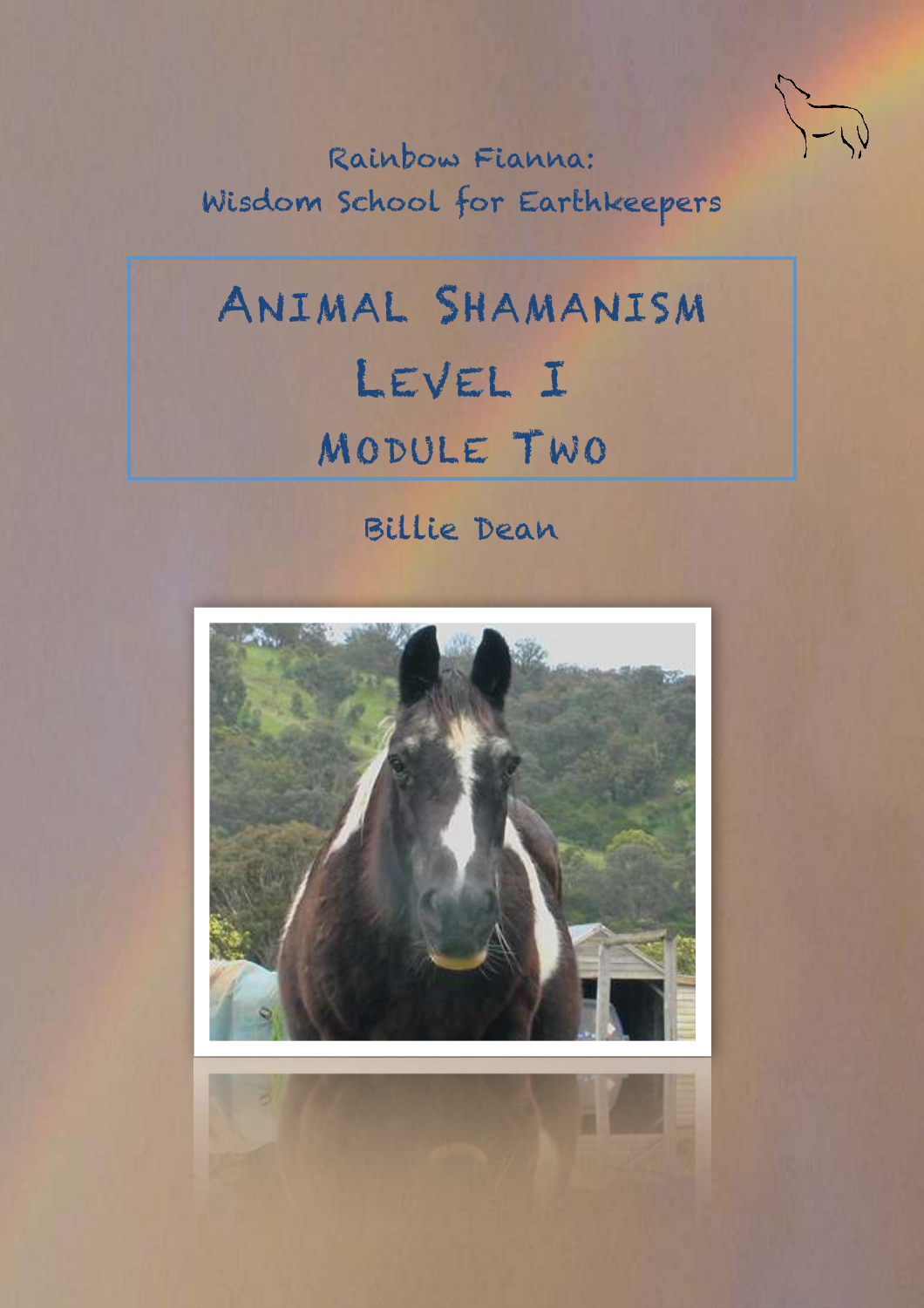#### **Table of Contents**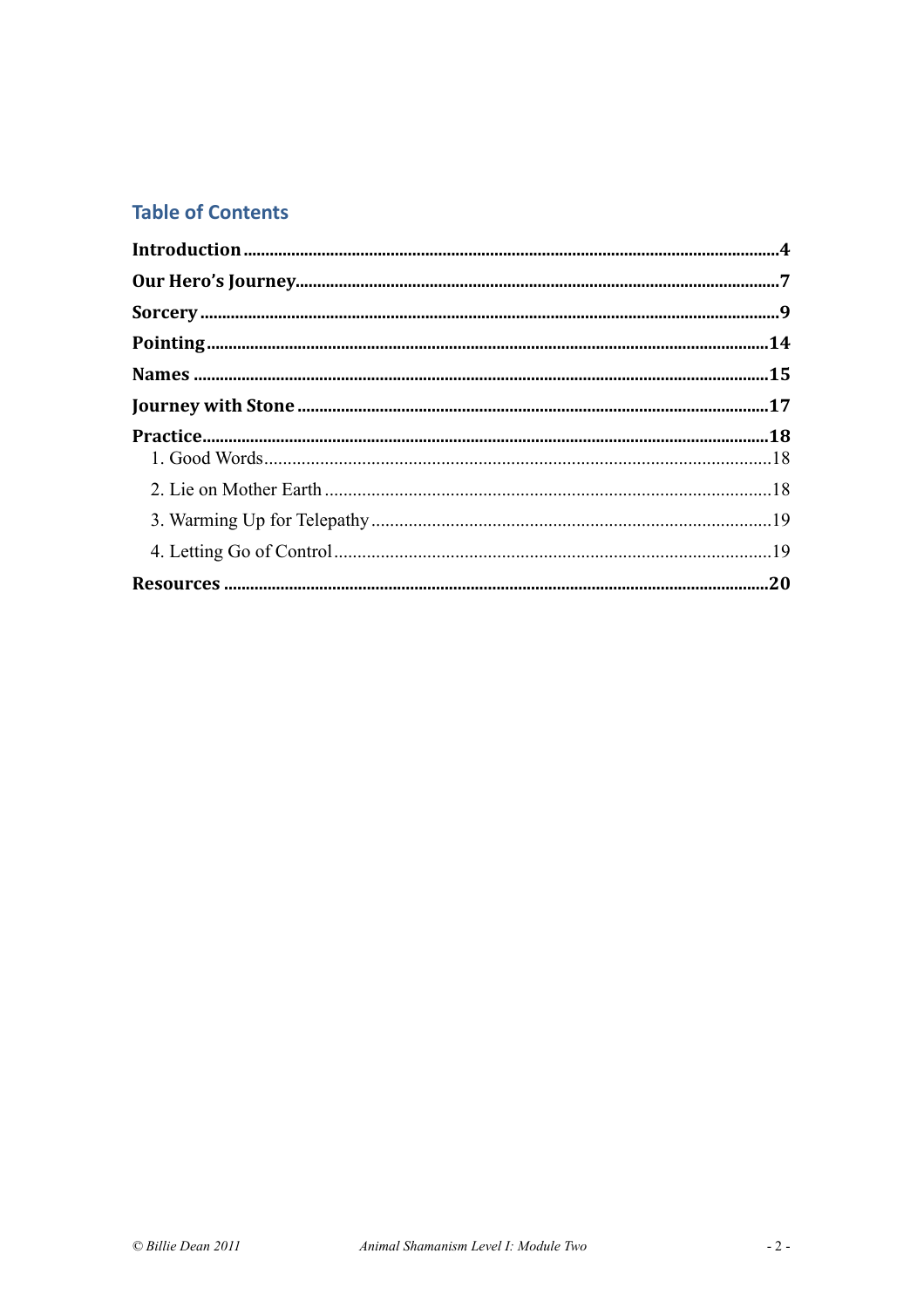Animal Shamanism Level I: Module Two © Billie Dean, 2011 All rights reserved.

Billie Dean Wild Pure Heart Productions PO Box 61 Braidwood NSW 2622 Australia

www.billiedean.com www.wildpureheart.com Email: billie@wildpureheart.com Ph: +61 2 4842 2819

#### **Disclaimer and Disclosure**

The information in the ebook is for educational purposes only, and represents my experience and understanding of the topics covered. It is not intended to prescribe, diagnose or treat particular ailments. If you or your animal is unwell, I strongly encourage you to seek professional, trained advice from a qualified practitioner. No liability is accepted with regard to the application or misapplication of the information herein. Nor is anything in this ebook intended to be a therapeutic claim. It is simply my personal experience.

Some of the links in this ebook are affiliate links, which means we make a small amount of money if you happen to buy something. Thank you for supporting our work and the animals here at A Place of Peace.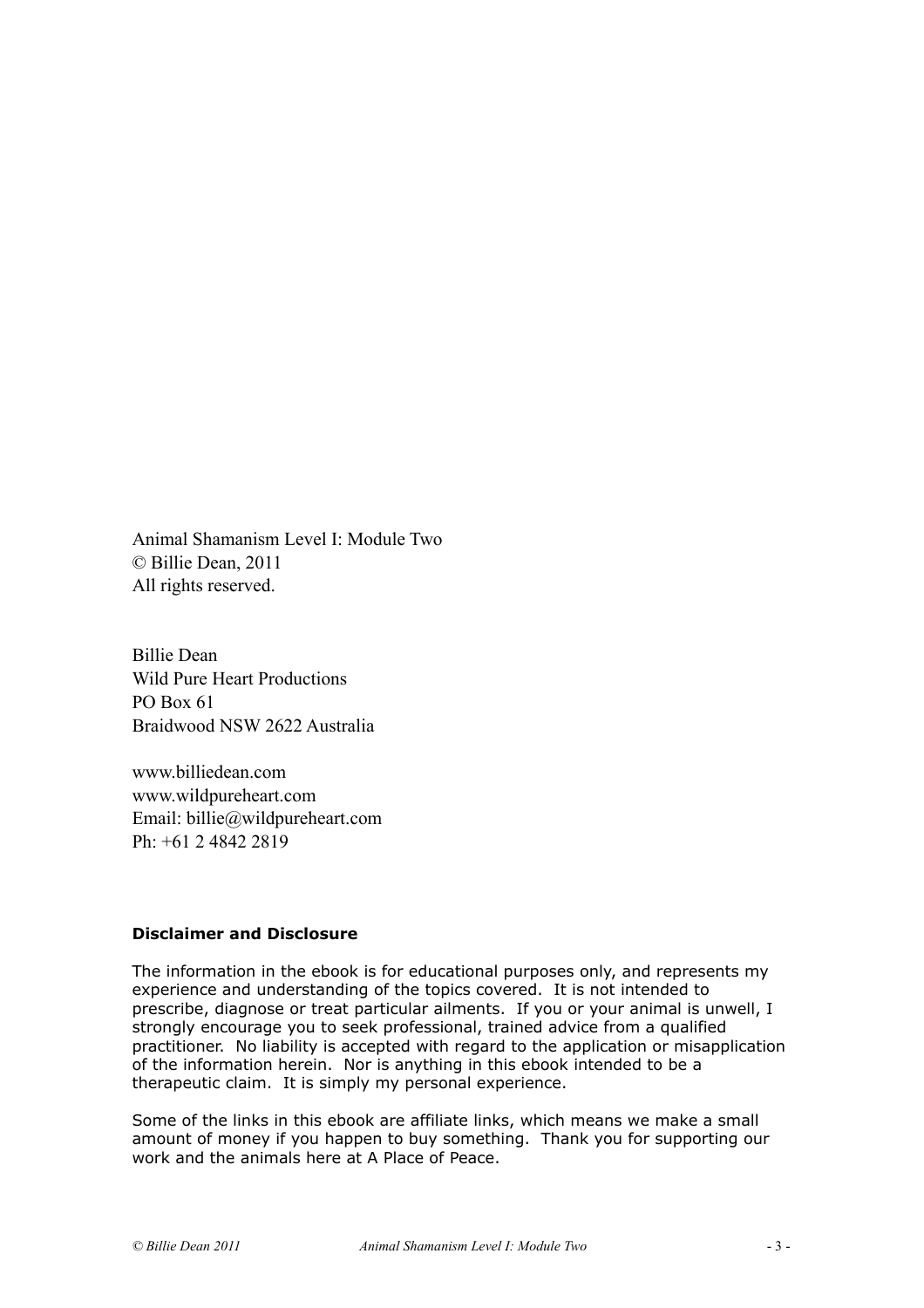## Animal Shamanism Level I: Module Two

#### <span id="page-3-0"></span>**Introduction**

Hi, this is Billie Dean with Module Two of Animal Shamanism Level 1

I'm going to start by telling you a story because a story helps you to see and feel and hear and experience a teaching and helps it go where it needs to go to take root. So...

In the beginning was the Word. And it had shape and form like a wild thing from the Otherworlds and men and women who knew the shape and texture and hidden meanings of words, used them with great wisdom and care for the power it wielded them to create Beauty.

And then there were the sleepers who knew not what they wrought with their words, and they created a world of nightmares because words are the foundation of our existence.

Instead of a thing of beauty, the men and women who could not see beauty who let the wounds of lies entrap them, created a web of suffering. And they created it so big and dense that it covered the entire world and every living thing in it.

Those who Remembered this Truth threw up their hands in despair at the suffering of others. Some tried to teach and were quickly disposed of for heresy.

The Word is sacred. And the keys to Beauty were locked in the trunk of Word, and hidden through time.

Once upon a time there lived a young man who knew the truth because he remembered the language of the animals. And the wise among them remembered. And they implored him to help change the world. When he tried to speak, the young man was stoned to death. He was born again, remembering. And was again, and again and again the same pattern of death for speaking his truth.

And then his soul was born as a woman. And she too remembered the Universal Silent Language, but she couldn't quite remember the power of Words. But they called her, as she followed the path of the artist who writes. And she hunted the power of the word and was frustrated in her efforts. Her mind was asleep, killed into submission. And the animals were suffering.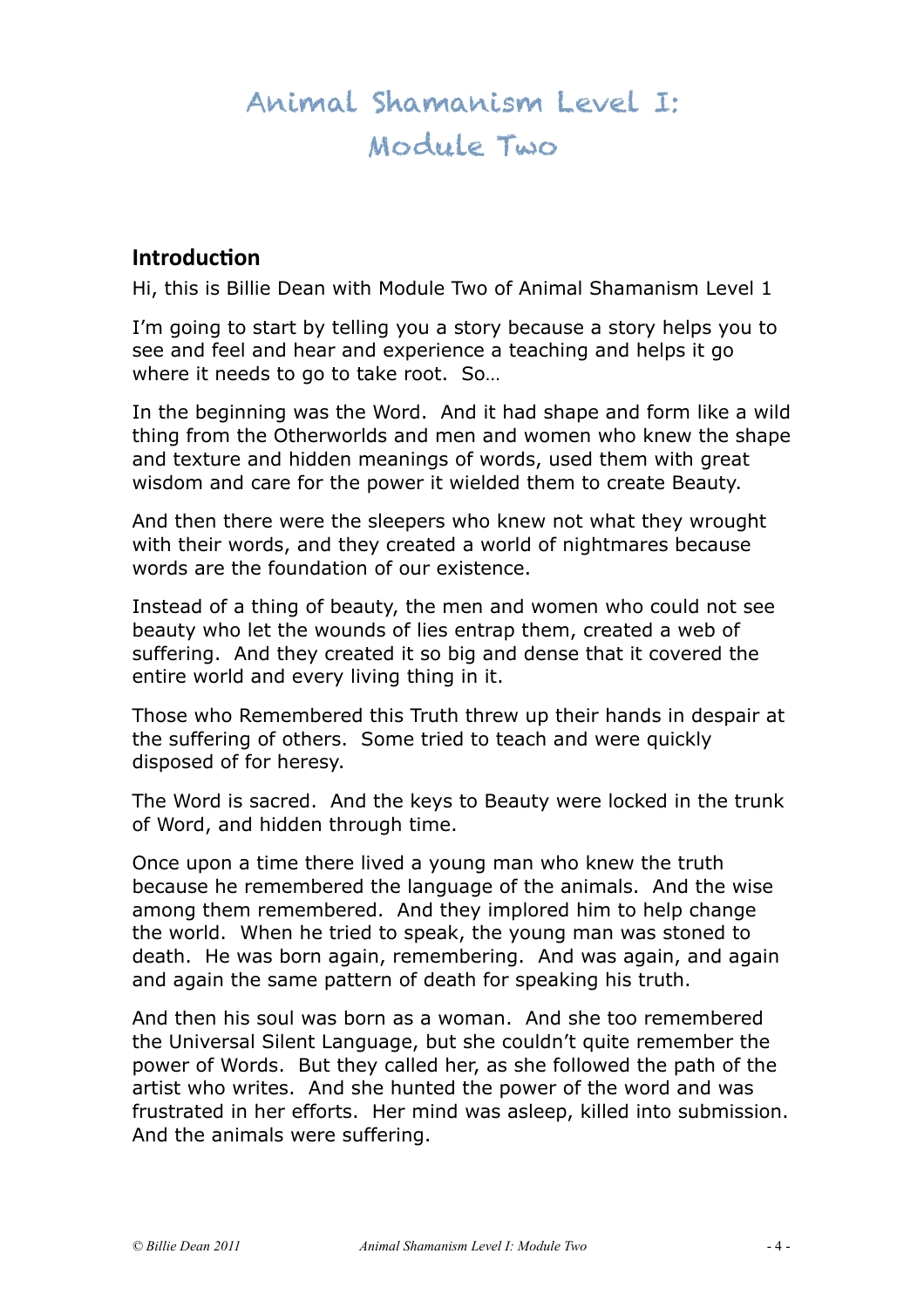Words, she knew, could free them from this suffering. She needed to simply build a world of beauty outside the web of suffering. No, no, no. Because inside that world of suffering lay many animals and their eyes beseeched her. She was haunted.

The woman continued searching for answers and realised that the world was so thick and dense because of the collective unconscious. The thoughts that people held about the world and themselves and others were very powerful. So powerful that they became spells, and the magic was dark, confusing and mad.

The woman was a small one. Some said she had faerie blood. And to tell the truth, inside she was like a horse, chafing at the iron bit. She was like a wild bird fluttering in a cage.

She had to be free. She had to free the souls from the other tribes who were not human, but still under the spell of collective humanity. The animal voices were like a chorus chanting in her head – "We are finished suffering. We are finished suffering. We are finished suffering." She might be strong for a small woman, but she was sensitive and inside the words of the animals, she felt their pain, their suffering and their frustration. And those words were swords, and they pierced her heart. And made it bleed.

She knew other humans – wise, esoteric masters – had freed themselves through spiritual mastery. And that gave her hope, for if it is possible for one, it is possible for others. And she knew other humans were serving the world of humans by teaching tools about Words which fell into the dark pool of unconsciousness.

But still these shining stars did not take root and spread like a welcome wildfire. The human world still remained dark, angry, unforgiving and wounded. And creating more of the same with their wounds.

But the wheel of time shifted. And more angels arrived who knew the secrets of the Universe. And suddenly the matrix of darkness lifted a little, as more and more people understood the Power of Word, and began shining their light.

The woman needed to Speak. And so she took a knife – a sword – as sharp as ice and as old as time. And she roared the ancient words of forgiveness.

#### I'm sorry I love you I forgive you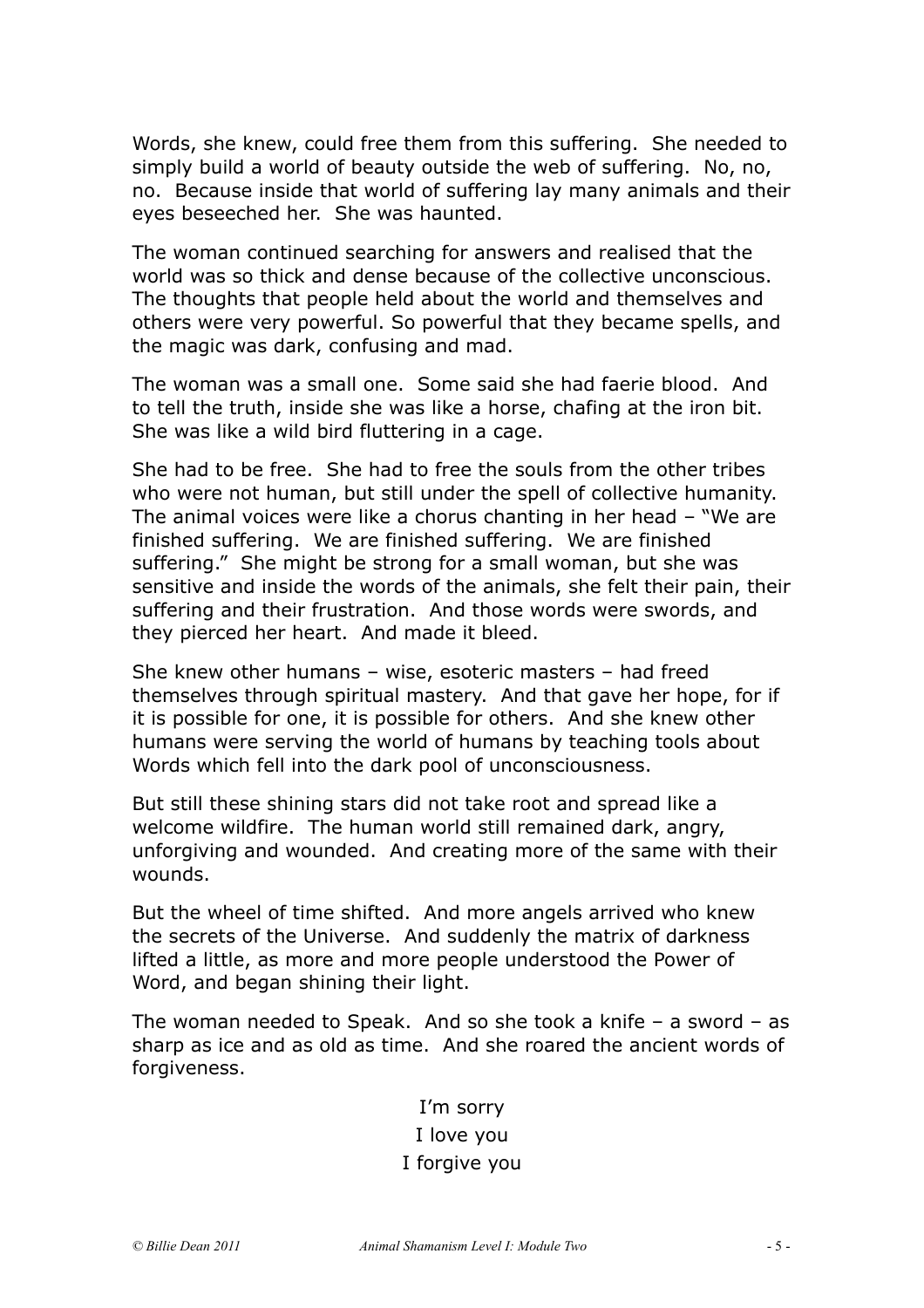#### Please forgive me I release you with love Thank you

And she wept as she chanted, and in the halls of time, a bell rang. And around her, the chains of the past fell away.

And she found she could speak without fear of death, and when she spoke with her sword, people listened and the words fell on fertile soil and took root like a vine on an ancient castle in the sky. But only in those special souls who were awake and wanting to make a difference.

And the faerie woman held the vision and belief that the world was Beauty again, and held it firm in her mind. And the more she held it and spoke it, the happier she became, and her vibration soared upwards and her own world was transformed.

But the woman wasn't at true peace, because she wanted more.

"When one is free and leaves a trail for others to follow, the threads in the collective net will weaken and fall," she said. "True Peace is the answer."

"It is up to each of us to become Free, and that is a word for discovery, because we have so long been enslaved that we no longer know the meaning of true freedom. And that is why these words fall on infertile ground of all, save those with hearts of a poet or bard.

The faerie woman wandered into the wilderness and called the Words to her. She sat in the forest under the oak trees with the being called Freedom, and politely asked him to describe himself. He blinked awake. No one had asked him to stretch his wings and answer a question before.

"True Freedom," he replied, "Is the ability to do anything. It is not simply freedom from oppression; it is liberation of the human body and mind through imagination and belief. True freedom gives the human wings."

The faerie woman knew there was much more but she was on an urgent mission.

What about the word Sorcery?

Sorcery stepped forward from behind an ancient oak tree. A huge giant with sorrow in his dark eyes. He was bent with misery.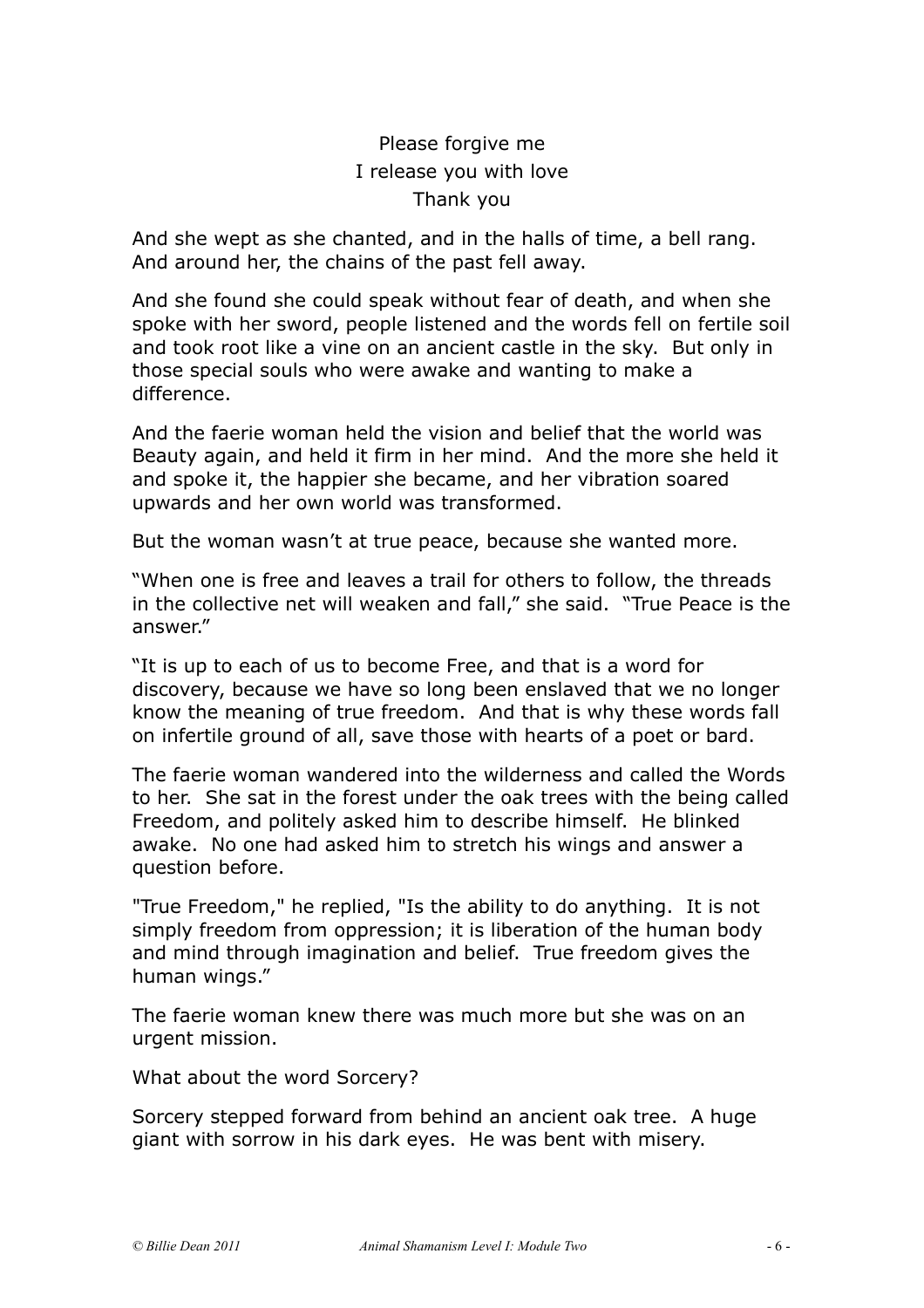"I am used often and daily," he said. "Please tell the people that I am a dart with deadly aim, and often I go through a person and land in the weakest of their beloveds, the innocent. The animals and the babes. It fills me with sorrow to pierce the hearts of the beloveds and innocents. But I am a slave in the hands of sleeping masters."

He wiped a tear.

The faerie woman spent much time with Sorcery, comforting the giant and learning his secrets. For humans had great hearts and in the ones who were awakening, these secrets would be used for good.

The faerie woman had faith in humans and knew all words and thoughts were mighty things which became alive. If people really understood this lesson, they would understand how to treat each other with courtesy and kindness, and also the other species who shared the planet and still others who didn't.

This is what the animals meant when they asked the human species to grow up. It was to master their words and thoughts and create a world of beauty once again.

The faerie woman is still in the wilderness, speaking with the words and names of things to learn the truth and their fullness.

Every now and again she returned to the world of humans and tested herself. Sometimes her thoughts defeated her as she entered the thick world of negativity. But more and more often, she remembered her Sword of Intent and cut the dross away like fairy floss.

And this is when she was carried on the magic carpet of synchronicity and her Words made true magic, falling on fertile soil and growing wild like weeds in a desert.

And this gave the animals hope.

And hope raised their vibration.

And so the Great Healing began.

(Music Break)

#### <span id="page-6-0"></span>**Our Hero's Journey**

We're all on the mythic hero's journey like the one I just told. This is my personal hero's journey, where I turned a lot of being killed for speaking, a lot of derision for being sensitive, into an ally and strength. Today, I hear the shape and song of words and effect social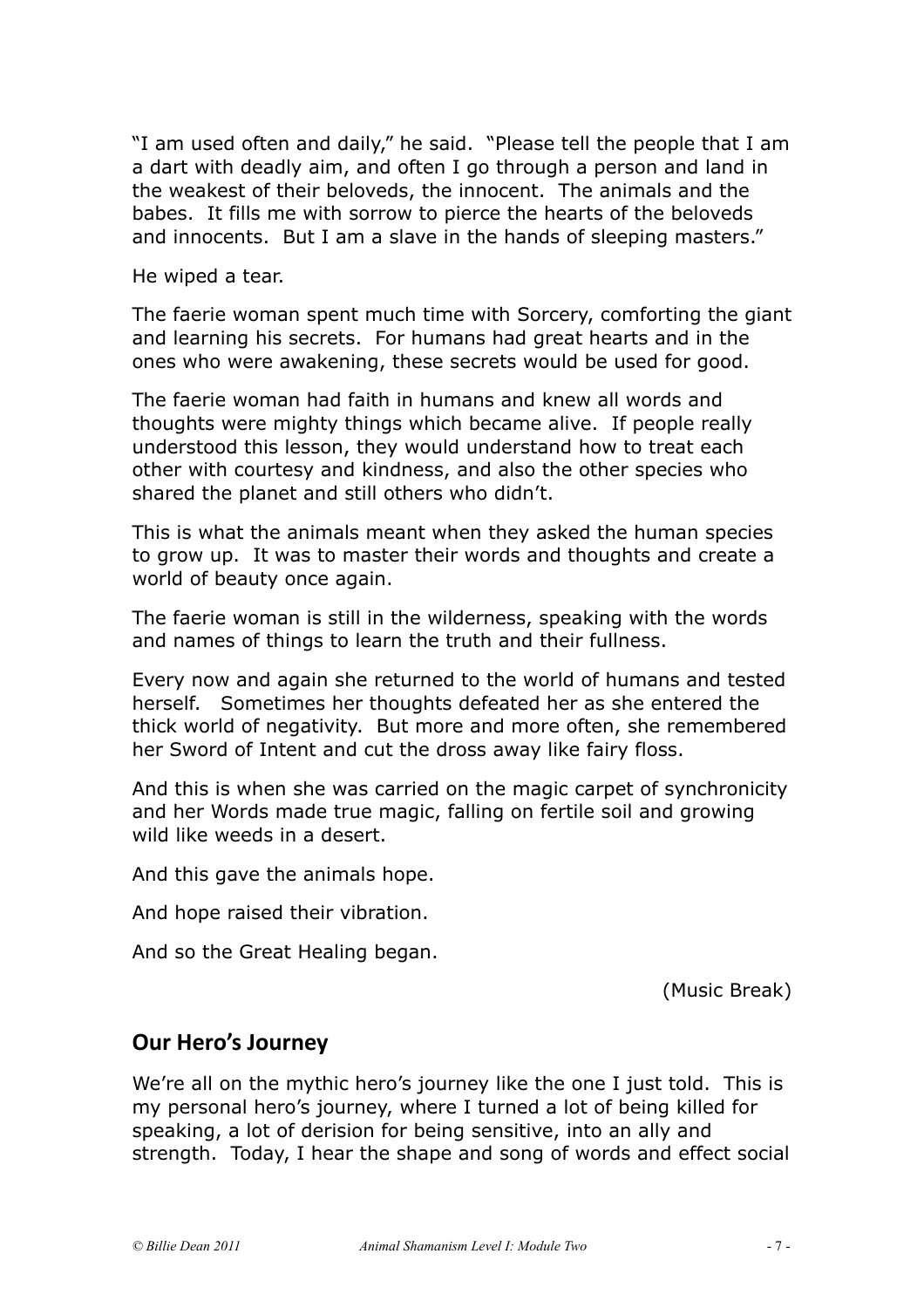change by sharing these thoughts with others. This is what we each do with our gifts and strengths, and it all goes into the collective matrix, and breaks down those thick walls of negativity which cause us collective pain and depression.

We choose our lives. We create our reality. We can create a world of beauty when we are awake to the power of words.

Our hero's journey is part of the great story that lives within us. It's about a road filled with obstacles that the hero must somehow outwit, and if he is to survive the road, he must come into the fullness of his being.

Sadly, many get lost on the road, stuck in a loop that takes them around and around and around the same old tree trunk blocking the path. Many receive wounds to their bodies and live life from this wound, always judging life in the same colour and finding life treating them in the same way as the first wound. The wound becomes their story and they are enslaved without realising it.

Some are trapped in a box of conditioning so strongly glued they can't even open their windows to see the road just outside their door.

I want you to think on these things, and figure out where you are on your journey. Are you stuck or are you leaping along the road with bright-eyed excitement, courage and wit?

There is no judgement if you are stuck – because it wouldn't be a hero's journey if there wasn't an obstacle in the way. But what I will ask is that you find your inner hero. Some obstacles take a lifetime of searching the answers for. Like riddles they live inside us and just when we think we have them, they appear suddenly on the road again to trip us up, and splash mud all over us.

We can tell what they are by what the world is reflecting back to us. And when we see it and feel it triggered, it simply means we have more work to do on ourselves.

This is what I mean when I say humans need to take 100 percent responsibility for their wounds and actions.

It's time to clean up – there is an urgency to it now.

So see the world and the road clearly as you journey. Wake your sleeping mind and walk with all your senses. We'll discuss and experience this more as we go through the levels because graduates need to be aware of their own fallen trees and mud puddles so they don't project them onto others.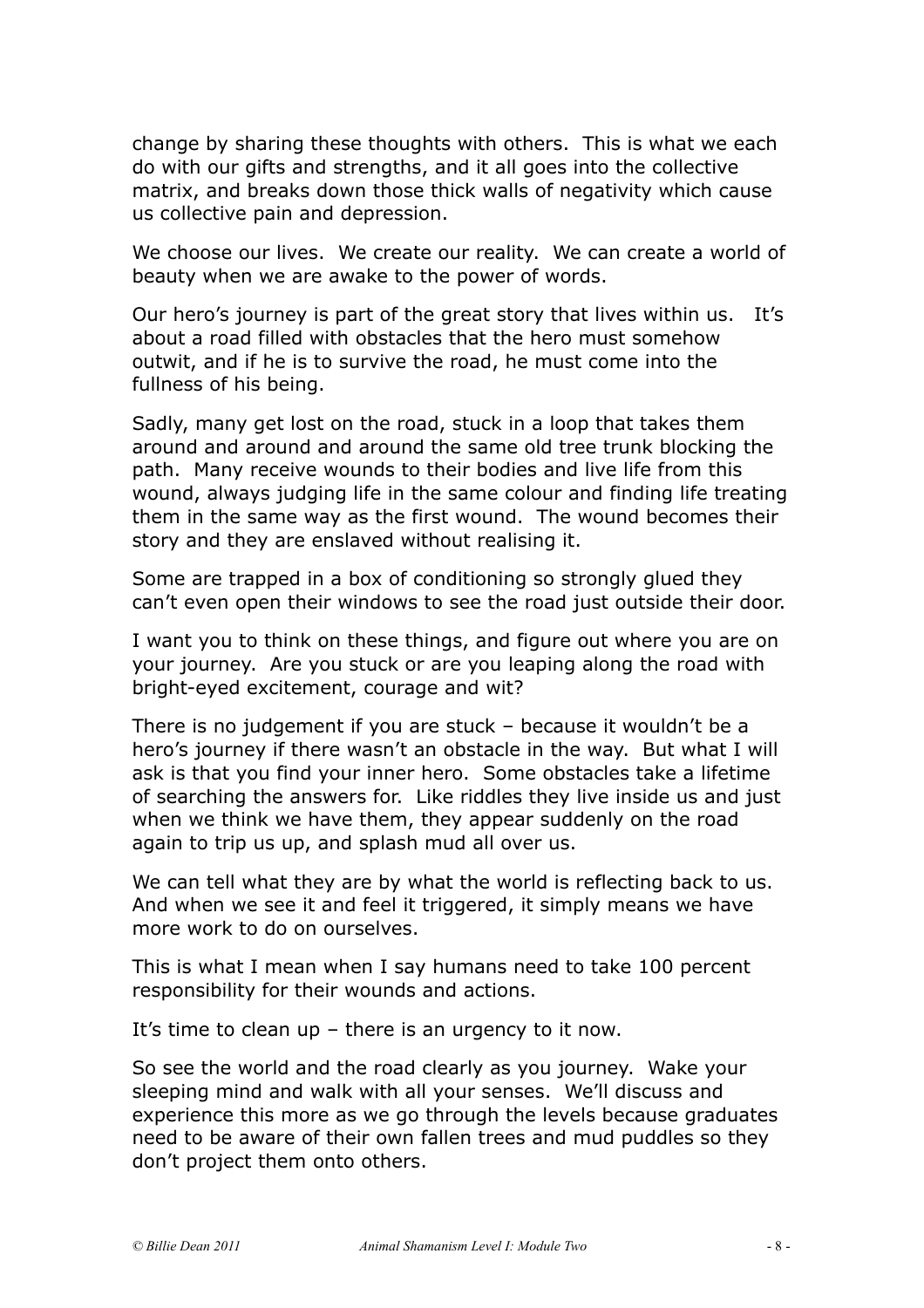#### <span id="page-8-0"></span>**Sorcery**

In this module I really want you to understand the importance of our words and language. I want to talk about sorcery. I use this word consciously because it is an old, old word and it pierces through the collective numbness.

When I say "sorcery" I mean words and thoughts that cause pain and suffering, whether deliberate or unconscious. Sorcery is done daily through words and thoughts in our society. We'll talk about this more as we go but let's consider the impact of words on animals for a start.

Words are things and you need to understand that animals are telepathic. Telepathy is thought transference. Thought transference is all our thoughts, feelings, and images in our mind.

So, if you are communing with an animal and you say, "Oh he is old. Oh she is sick," then sadly, so it becomes. The animals feel those words and see the shape of them. It goes in.

There is a story and I'm sorry I can't remember where it comes from and I always like to honour the author. The story was about a horse who was dying. His people were very sad and they dug a hole for this horse. But before they got the vet out, they brought in an animal communicator. This communicator was a clear one, and she heard the horse say that he was letting go his hold on life because someone called him old and the expectation was that he would die. And so it was.

This revealed, the horse's carer jumped up and down in protest and said no, that age didn't matter, and that he was deeply loved and valuable to the family. Well, the horse snapped out of his descent into transition and got better. He lived a happy life for many more years and his people were very careful what was said to him and about him.

I would like vets to understand this, because they love to name a disease without realising their patients hear every word and understand it. Often the animals know what is going to be said even before they get into the car to go to the vet. I've had dogs refuse to get into the car when they are ill, until I have promised them they will come home alive and that I am not going to listen to the vet's verdict.

Sure enough the vet has mentioned those words, "You should put her to sleep now". I, of course, refuse, and then have to deal with the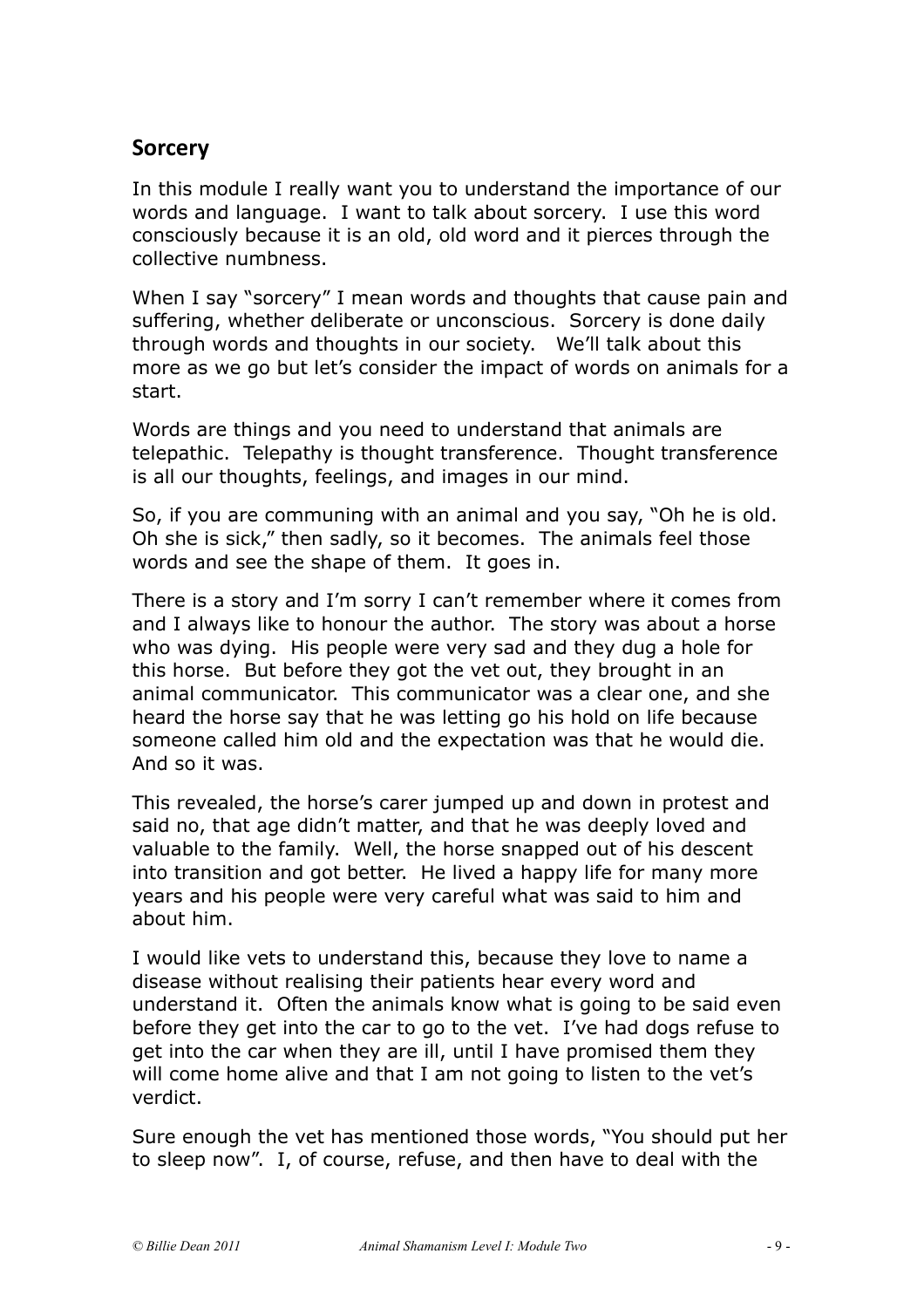shock both in my body and my beloved's. But we make it and have much more quality time together.

So you say, "Oh, he has cancer", and so it becomes. Say the words and so they become. This is the basis of all magic.

Words can harm. We have to be aware of our words. This is why I don't go to psychics. They see a future that might or might not be real, depending on their clarity. They say words. It goes in. And if I believe it, then it becomes so. Although I have to say that a naturopath once told me when I was 20, that I would need glasses when I was 40. I got determined and today still refuse to wear glasses in my 50s. I have no need of them. I tell my body it is healthy and young and it is so.

But imagine if I wasn't schooled in the power of thoughts and words? I would have been wearing glasses by now, my eyesight dimming.

The other thing is people getting excited and doing readings without permission. I had one student constantly doing this because she was in her ego and she couldn't hear this section about the importance of words and permission. She would tell people what she saw, and often caused pain, panic and anxiety. This is what I call sorcery.

Sorcerers can do so much damage to people and animals through intentional use of words. I talk about this in *Secret Animal Business* so you might read that section. It's in the chapter entitled "The Power and Importance of Words."

And here I want to say that there are sorcerers who walk around in our society today. Many of them are ill-trained. Some pose as good and spiritual people. But because they are unhealed and still in their ego, they say things which do incredible harm.

What makes a person want to hurt another? Nasty gossip is sorcery. Don't talk about another unless you can say something nice. Comedy. You've all seen the comics who put the knife in with their words and send out barbs for a laugh.

What people need to understand is that those barbs and knives become etheric barbs and knives, which actually go into the luminous energy field and cause harm. And if the person they are aiming at is strongly protected, the barb can go to the animal who has made a contract to protect them.

Or who is vulnerable.

It's not nice.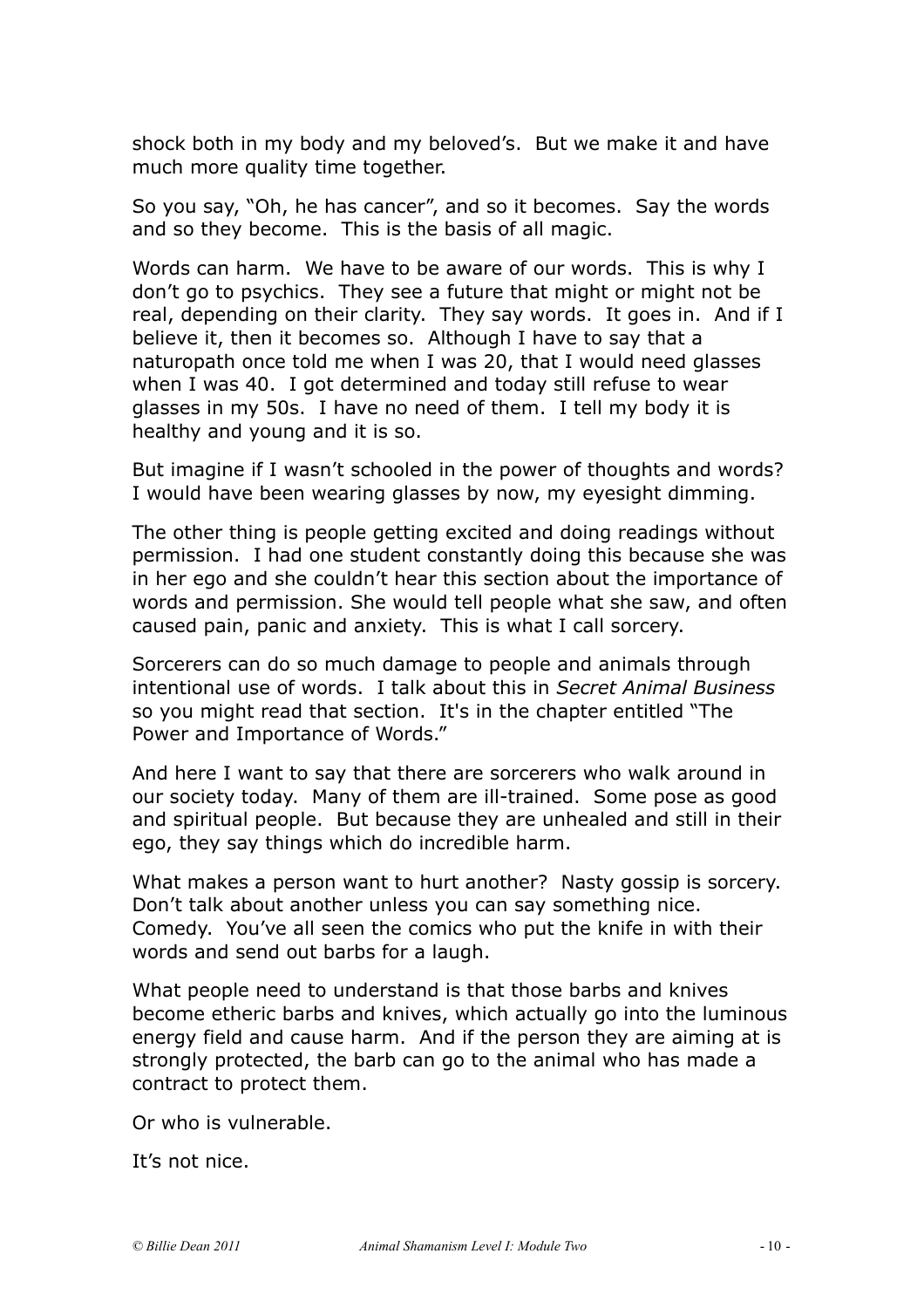But people do it because they want a laugh. They want to prop themselves up. They want to be seen as better than others. To me, that is so sad, and it is currently common in our culture and society.

This is why we practice forgiveness and ask permission and make sure that we don't attack others with our words. Make sure that we don't use words that put animals down in any way. Stupid dog. Dumb cat. Bloody horse.

"I'm going to send you to the knackers".

"You're going in a can if you don't behave."

"You're gunna be dog meat."

I can't tell you how many horses have repeated these phrases to me, and shocked their people into embarrassment.

What does it do to an animal to be called "dumb", "stupid", "crazy", etc? Have someone call you names and see how it feels.

Further it is simply a projection. So if you have someone in your life who calls the animals names, consider what they are saying about themselves. Words tell everyone who we really are.

And stop them talking badly about animals.

I once had a student in class who thought it was funny to tell her horse she was going to send him to the knackers. She couldn't get him to do as he was told. She couldn't control him. She found this frustrating. She told me he knew it was a joke.

I said I knew it wasn't a joke. And so did he. We could both read the frustration in her. What she needed to do was let go her control, come into partnership and stop threatening a prey animal with their worst nightmare. It is simply unacceptable behaviour.

In our society we tend to learn from negative example. We also learn from television so we are programmed for mediocrity and violence. This is no longer acceptable.

We need to understand that words and thoughts carry a song and a vibration, and it is NOT okay to put others down and make them feel less than the marvellous species of whatever kind they may be.

We often send out darts in anger and frustration. We are not educated in our society to understand what this means. But what it does mean is that people suddenly feel "stabbed in the back". Or they get heart pain. Or something else. As a shamanic practitioner I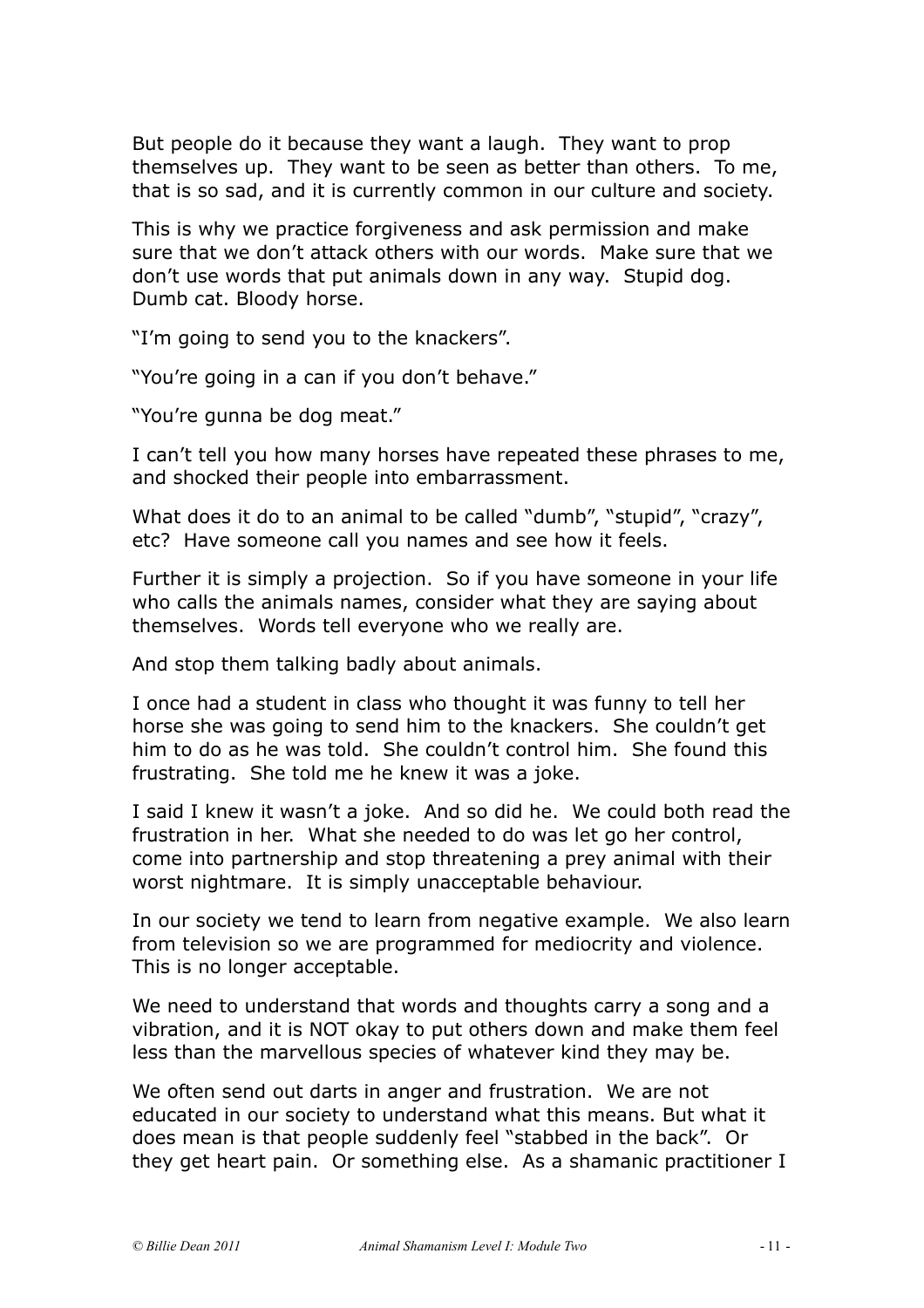have energetically taken out bullets, darts, spears, arrows, swords and so on from the energy field of a person or animal. This can be from this life or it can be from previous lives. It's all there in our luminous energy field.

And it is there for example in a messy relationship break-up. That's when the darts can really go in!

This is why I have a written about the power of acknowledgement in *Secret Animal Business*. Animals, like people, need names and words of praise so their spirit can shine. We need to keep holding people and animals in the highest light. If you tell a dog that she is always going to run off, then she will say, "Okay!" Keep remembering the highest light and let people and animals expand into all they can truly be.

By naming illness, by telling beings they are old, by talking about "putting him down" as vets and people do all the time, we create shock and misery in the animals we say we love.

Every bard knows about the power of words and story. And this is why this it is so important for you to learn in The New Shamanism. You can use words to heal and this is the realm of the shaman.

A shaman is a healer.

And you have stepped onto the shamanic path with this course. So now you have stepped into responsibility for your words and thoughts – especially around animals.

Instead of telling the bad news and contributing to pain and shock and fear, be reassuring. I had a red heeler who was always getting into scrapes. It was her way of getting attention. She was smart and full of energy and her brain would switch off as she ran and ran and ran – and sometimes got injured in that mode.

I would take her to a special quiet place in the house to treat her and she would look at me miserably. "It's okay," I would say. "It's only a wound and you heal quickly. You'll be running around before you know it."

Her eyes would clear, relief evident. She would sigh and sleep and recover very, very quickly.

Imagine if I had said, "Oh my god, Cedar, you're a mess. I don't know how I'm going to treat this enormous gash in your side."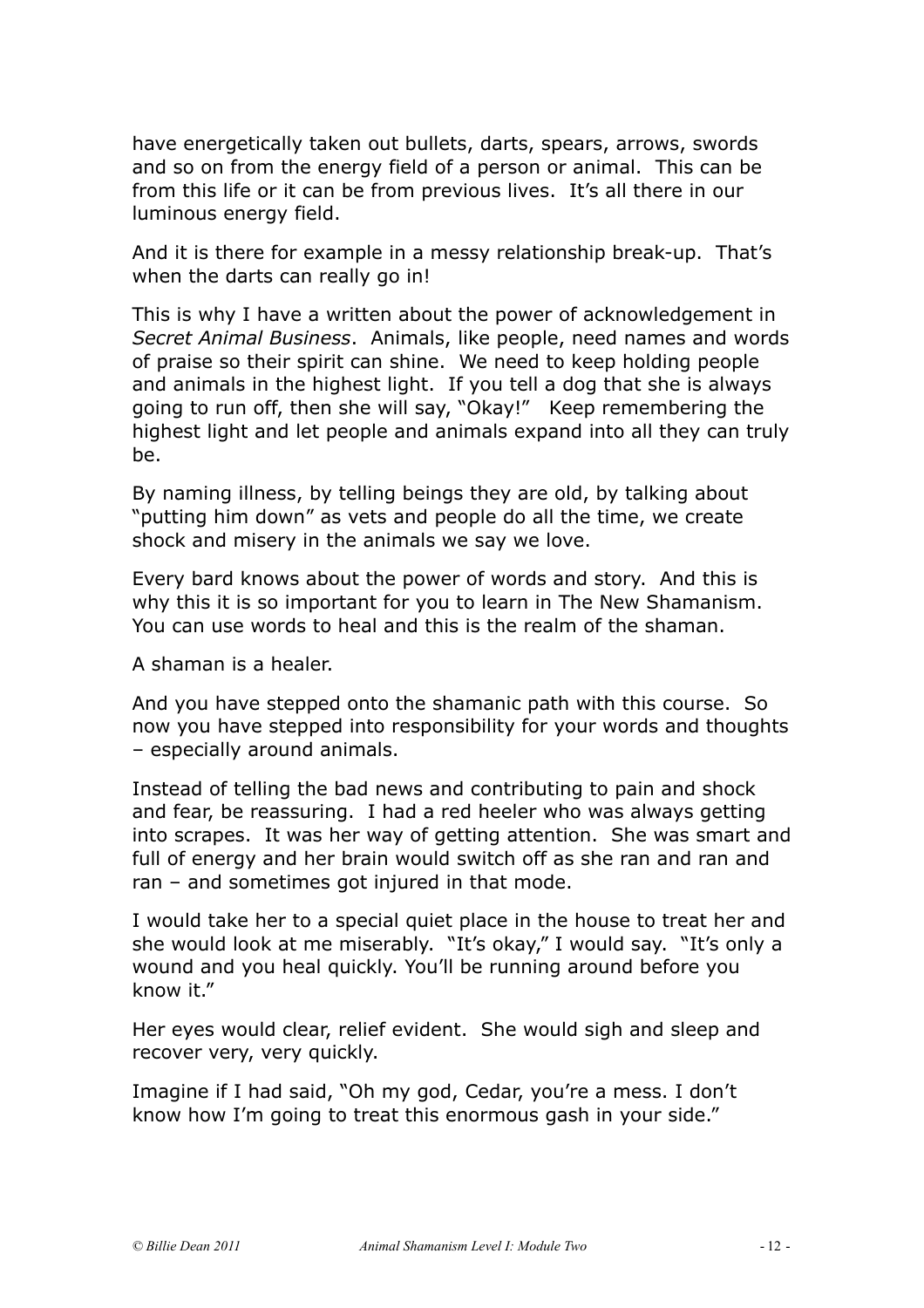This would have given her more anxiety. And the anxiety would have slowed her healing process.

The animals understand us more than we know, and it is our duty to give them love and make them feel safe. That is what a carer does. We need to keep them away from negative people – and undo the sorcery of ill spoken words, with counter words.

I was at an acquaintance's place once and she was holding a cat. Her grown-up daughter approached and started poking the cat. My senses were on red alert. This woman was holding the cat as she was talking to someone else, about cats. The cat, being poked, dug her claws in. She was roughly put down on the ground and sat there in a tight ball of anger, her tail swishing, while her behaviour and faults were discussed in front of her. Apparently she was not as good as another cat, now in Spirit.

I couldn't stand it. I squatted down and stroked her. "It's all right, Beloved. Know that they love you but they are not yet awake. They don't recognise your true beauty. But I do. I see you. You are a magnificent being. Just let it wash over you and know you are deeply loved – and you are seen for the truth of who you are by me."

I said this quietly to the cat. Sometimes people don't want to hear they are wrong and it will make matters worse for the animal if you go into battle. Lead by example. Choose your time.

I simply told this gathering later that I thought this cat was remarkable and extolled her virtues. Because I was complimentary, it reflected well on the cat's person who was then able to see this cat in the light of my words, not through her own viewpoint. So a healing began.

When you do a reading you need to phrase it in the positive. You need to be aware of using words. If you cause a reaction in the animal's carer, that will also be transferred to the animals.

This is the path of impeccability. And this is part of what impeccability is. It means be awake and aware with all your human and animal transactions. It means dropping all ego and coming from a place of humility which means you can learn from everyone and every experience. And that you are grateful for that learning.

So don't, as one animal communicator did, say, "This dog has cancer and will die in four months." You can feel what that sentence did to both dog and carers. The dog's first words to me were, "I don't want to die."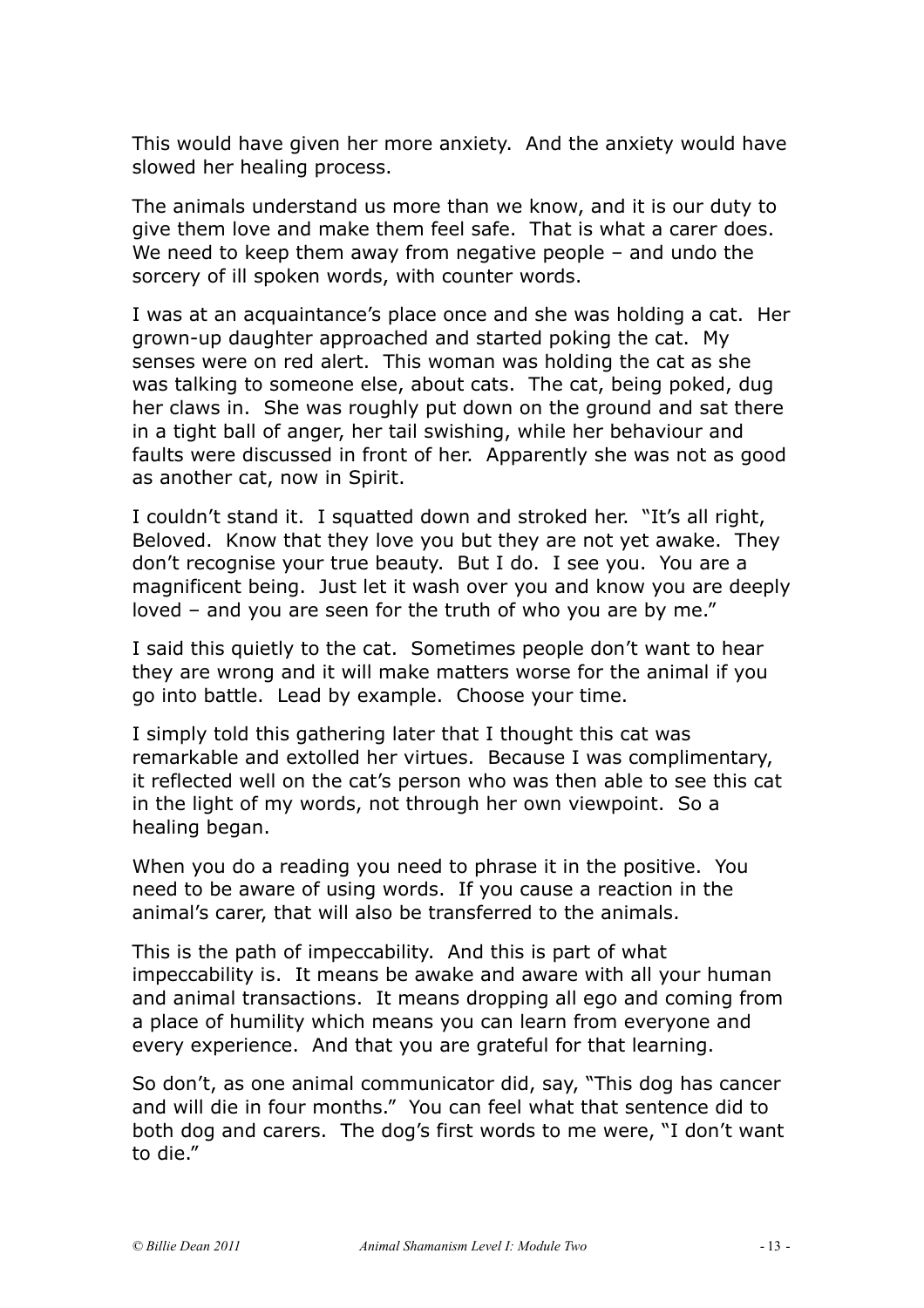In this case, I had to give the situation hope, even though the dog felt really sick to me. The dog didn't want to die, so open the door of possibility and let some fresh air in. Even if the animal does pass because the people have contacted you too late, you have given love and hope and relief to an animal's soul. Because you heard correctly. And you Voiced what you heard. And this is a special gift to an animal's soul. And sometimes, you never know, a miracle could happen. And the animal will mend.

To talk like that of death and dis-ease is unethical. We need to always be life-affirming and clear. We will be discussing death and dying in detail through the levels as it is important that you are very clear about the soul's journey.

Words and thoughts are powerful. So be aware of barging in like a bull in a china shop. Tread lightly and carefully like a warrior of the Fianna. Consider your words. Perhaps you might feel pain in your body from an animal. Perhaps you might see an obstruction. But don't name it. All disease begins in the etheric and it can be undone if it and the animal and the animal's carer just thinks of it as energy. Perhaps blocked energy.

It can also be undone if it is named – it just takes more work. I'm asking you to be aware of the power of words and the weight they carry. Sadly, today the words "tumour" and "cancer" strike fear in people. And this makes the situation much worse. Because the animals feel the fear. You can't lie to one who is telepathic.

We talk more of this in Level IV. But it is vital that you understand ethics and the power of words and thoughts in healing before you begin communing with any animals. You don't want careless words to create a path of dis-ease, pain and suffering. This is why it is so important that we begin with this.

Thank you for listening.

(Music break)

#### <span id="page-13-0"></span>**Pointing**

Another part of often unintentional sorcery is pointing.

The world is made up of light and energy and around us is a beautiful big field we call the light body. Its other name is the luminous energy field.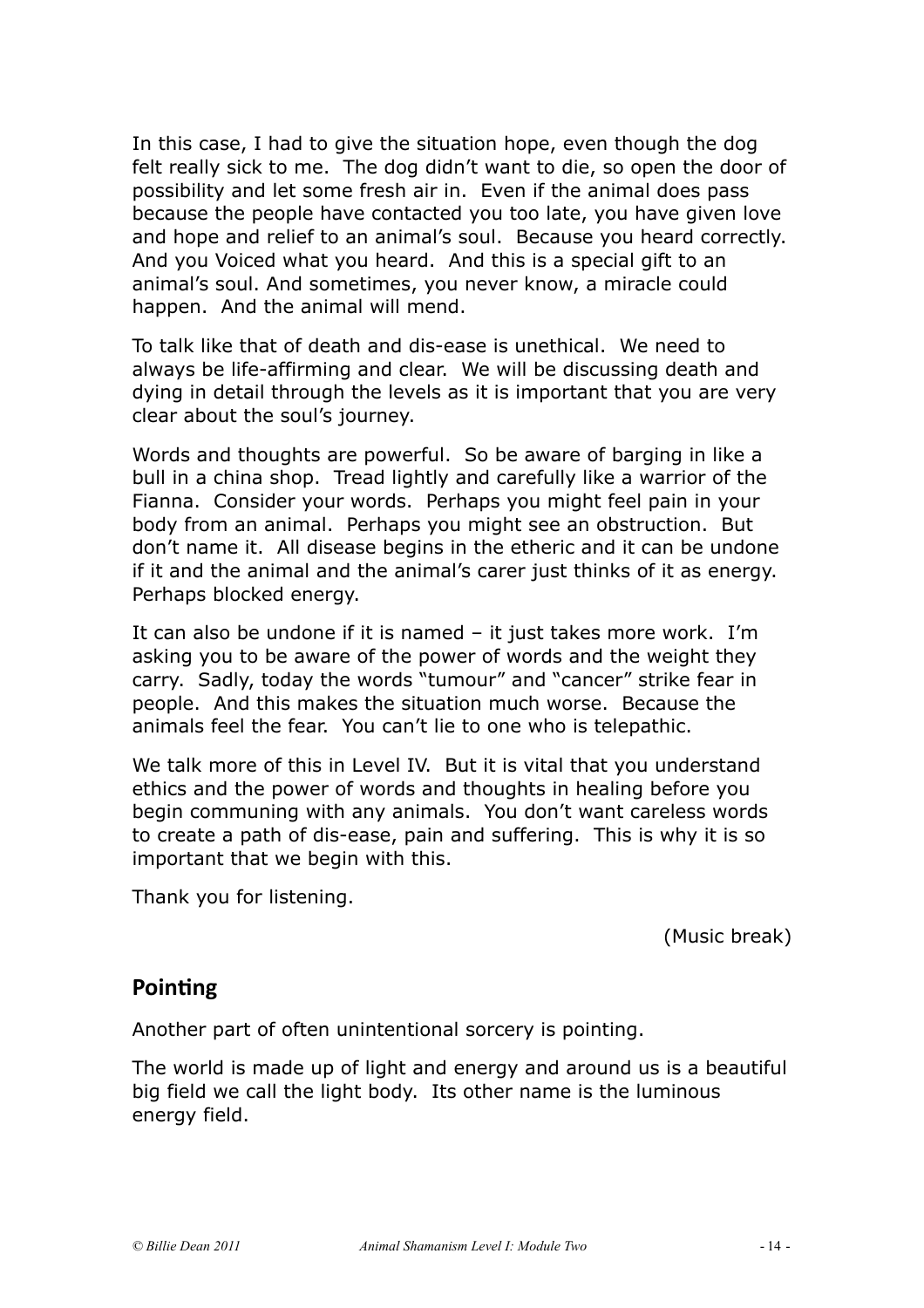When you point at someone, as we often do to make a point, you send energy, which disrupts the energy field and can cause pain.

I had someone once who relayed a story of how she was telling her horse off, and she was jabbing the air as she spoke, as she did at the time. Apparently her horse turned and fled. I could well understand why!

So please don't point at animals, children or each other. Have someone point at you and see how it feels. The path of the new shaman is an experiential one, and one which is gentle and causes no harm.

#### <span id="page-14-0"></span>**Names**

Animals will often be given names that don't fit their highest vibration. A name is a powerful affirmation. I will often change the name of a rescue animal, to change all memory association with their previous life. This is what I did for Dusty, who was shockingly abused, even though he held the name Lucky. Lucky for him, he ended up here. But he gave me the name Dusty, and perhaps it was from one of his earlier homes, but for me when I think of Dusty, I think of the wonderful singer Dusty Springfield. And our boy is getting the vibration of a country music song every time I say his name.

We had two rescue girls with nice names like Gemma and Holly – but they had come to me for a reason and soon I heard that one wanted to be called Sage, because she had wisdom and could heal. The other called herself Heyoka. She was a sad and sensitive girl whose foster person said she didn't connect with people at all. Until she met me.

Heyoka is the native American name for "sacred clown", and she seemed less like a sacred clown than anyone I had met. But when we honoured her chosen name, she quickly blossomed and showed us her real sense of humour. She had a sparkle in her eye and would show us when we needed to lighten up.

I had to tune in to a wild brumby once, who was kept in a yard and refused to co operate with the people who took her from the wild. They had called her Jezebel. And there was a lot of pain in that name. It spoke unkindly to a horse of the wind. So they renamed her River. That was just a tiny start to their horse human relations. River would have taught the people much if they continued to listen.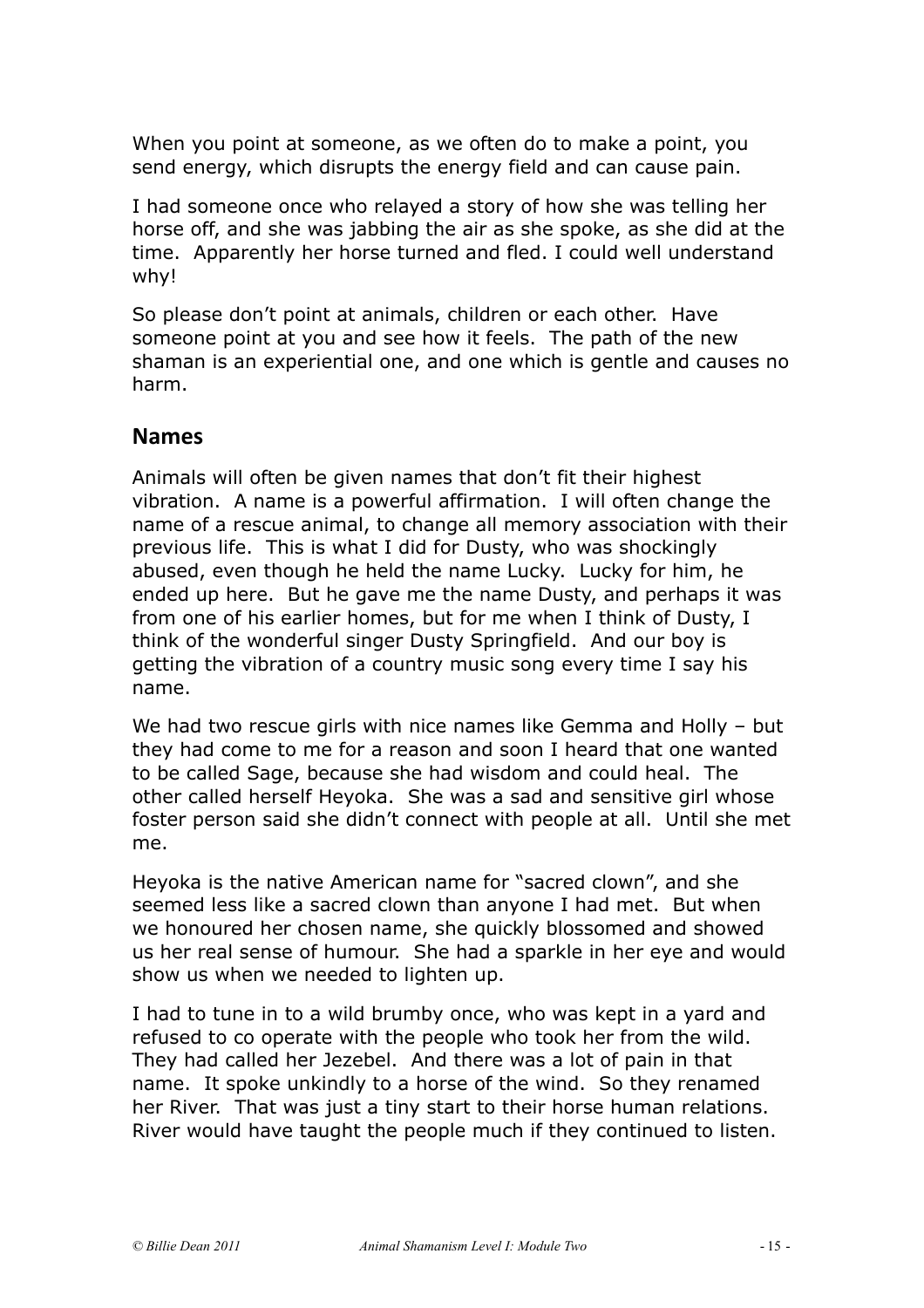We are now in a New Era. So it is time to really step up and work with the highest vibration. Names are important.

My brumbies didn't have names they called themselves but when we named Finn, they all said they wanted "important names like Finn had". I honoured their choices. Some chose Celtic names and some didn't.

Names are all about vibration. So think about your choices.

Give them names they can grow into. Like Heyoka did. Don't call them Roly Poly or Fatso or Ugly.

My first rescue dog was called Poo because he stank, because they fed him junk. His story is incredibly sad and is why I started a forever home. Because I learned an important lesson. Poor Poo was abandoned when his people moved across the road into the house next to mine. He was no longer acceptable to this new house and left living underneath the old house in the dirt. He grew anxious and lost his hair.

My other neighbour and I stepped in and I offered to find this dog a new home. That was fine. He was no longer wanted.

I found Poo a beautiful home on 15 acres keeping another older dog company. But he cried when I left and that sound haunted me, and still does to this day.

These kind people took Poo to the vet, who said it was too hard to heal him and killed him that day.

I was in shock. As a natural therapist I knew that Poo simply needed love and a decent diet with supplements. I could have turned him around in a month. I wrote the vet a furious letter and never ever re-homed an animal to people who weren't trained in holistic thinking.

Of course today I wouldn't write a furious letter because I now know that anger is not the way. But I digress. Poo was a horrible name to give a dog and his life was as miserable as his name.

If the story had been different I would have given him a name to be proud of and start his healing with that. And let kindness, love and holistic diet and medicine do the rest.

The other story I like to tell was of a sluggish cat called Sergeant Plod. He was a reject from a cattery. I brought him home and named him Chockmah and suddenly he was no longer sluggish. He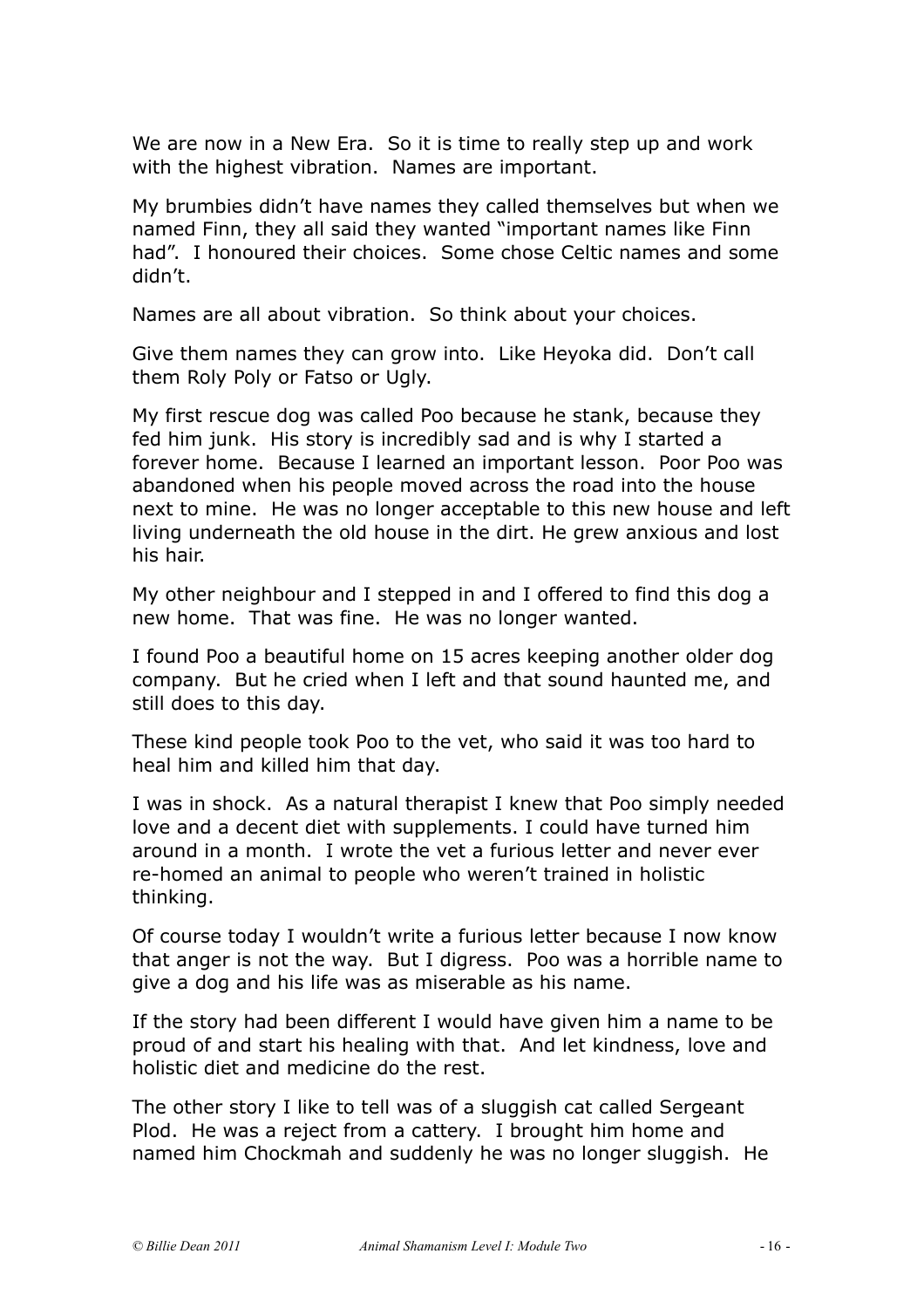was vital and youthful and funny and intelligent and an overall brilliant cat who was instrumental in teaching me that we could communicate and that the rapport we had was indeed a language. He was incredible. And I am incredibly grateful to him.

I want you to consider names. Are they barbed humour? Are they demeaning? Or are they giving the animal the best opportunity in life for life and the highest vibration.

(Music Break)

#### <span id="page-16-0"></span>**Journey with Stone**

Now we are going to journey again, and this time I want you to hold your stone – the stone you found last module.

Take a deep breathe in, and hold it. And out. Take another deep breath in, hold it, and out.

You find yourself in a familiar forest and eagerly follow a bluebird to the tree with an old wooden door. You open the door and go inside. You walk down the stairwell, going deeper and deeper and deeper into the earth.

At the end of the stairwell, your gnome is waiting with a big grin on his or her face. You hug and he or she grabs you by the hand, takes you to the light at the end of the hall, and walks you across the meadow to the school grounds. There's a beautiful old tree just outside the Hall of Studies and you find yourself sitting there comfortably with your back against her trunk. She holds you in her arms and sighs, welcoming you back. The stone in your hand pulses. You concentrate on the stone and gently ask if the stone has a name and where the stone came from.

What is the stone's story? Does he or she have a message or some guidance for you?

You thank the stone for his or her words and become aware of the tree's gentle energy. You feel revived. The tree has some guidance for you as well. What does the tree tell you?

You thank the tree and ask her if she would like an offering of oats. What does she say?

Leave the oats, if appropriate.

And then you turn to find the gnome grinning beside you. It's time to go back now, but you will return soon.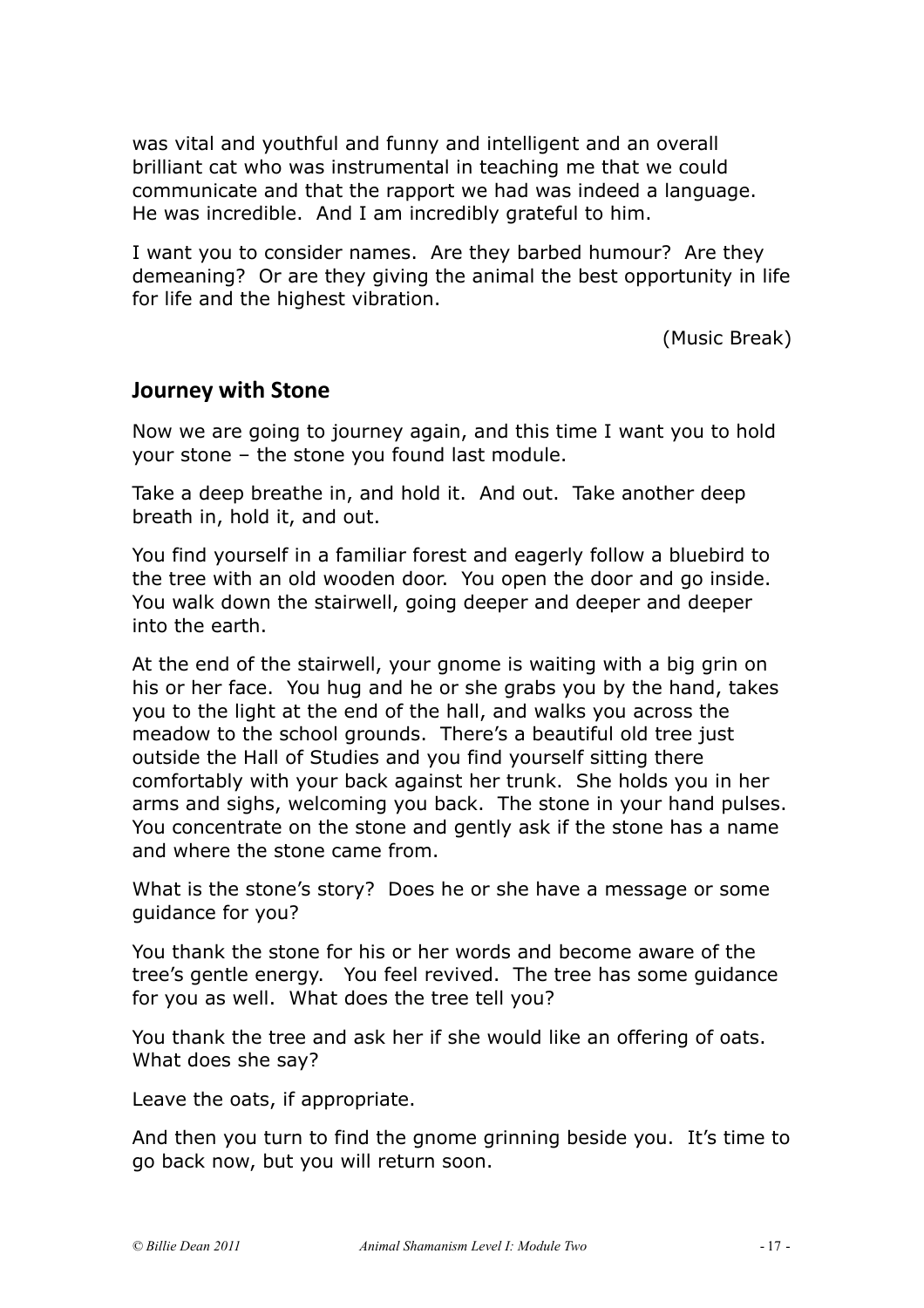You find yourself hugging the gnome goodbye and climbing the stairwell inside the old, old tree, coming out into the familiar forest and coming back into this time and place.

Rubbing your hands together, and rubbing your feet on the floor.

Stretching…..

Thank your stone and place him on your altar for now. And now write down the messages and guidance you received in your journal and the story of your stone and any other feelings or understandings you experienced from your journey.

#### <span id="page-17-0"></span>**Practice**

#### <span id="page-17-1"></span>**1. 
Good 
Words**

Practise the art of Good Words -- Acknowledgement and Praise. Tell your family of all species how much you love them and how wonderful they are. Give them a hug and thank them for being with you. Try to catch them doing right and let them know.

#### <span id="page-17-2"></span>**2.** Lie on Mother Farth

Lie on Mother Earth and let your body relax into her arms. Ask her to transmute your stress and fatigue and negative emotions. Listen for her heart beat.

When you get up you will be refreshed.

Please offer your Mother a gift in return. Because I am of Celtic descent, I like to offer oats. I've seen how Mother Earth is nurtured by them. And the fae like them.

The fae have also told me that something special and a bit sweet is very welcome! I don't leave out chocolate or anything made of refined sugar from shops because it can harm other species who might eat the physical form, but often I will do special vegan baking like spelt cupcakes or something, sweetened with rice malt – and put that out as a gift for the spirits of place, Mother Earth and the fae.

The world is alive in the other dimensions that we can't see. I call this the Otherworld or the Unseen. And there are spirits of place everywhere. They have been ignored. So acknowledging them and offering them oats or healthy treats, is a good first step to repairing relations, and starting a special one between you.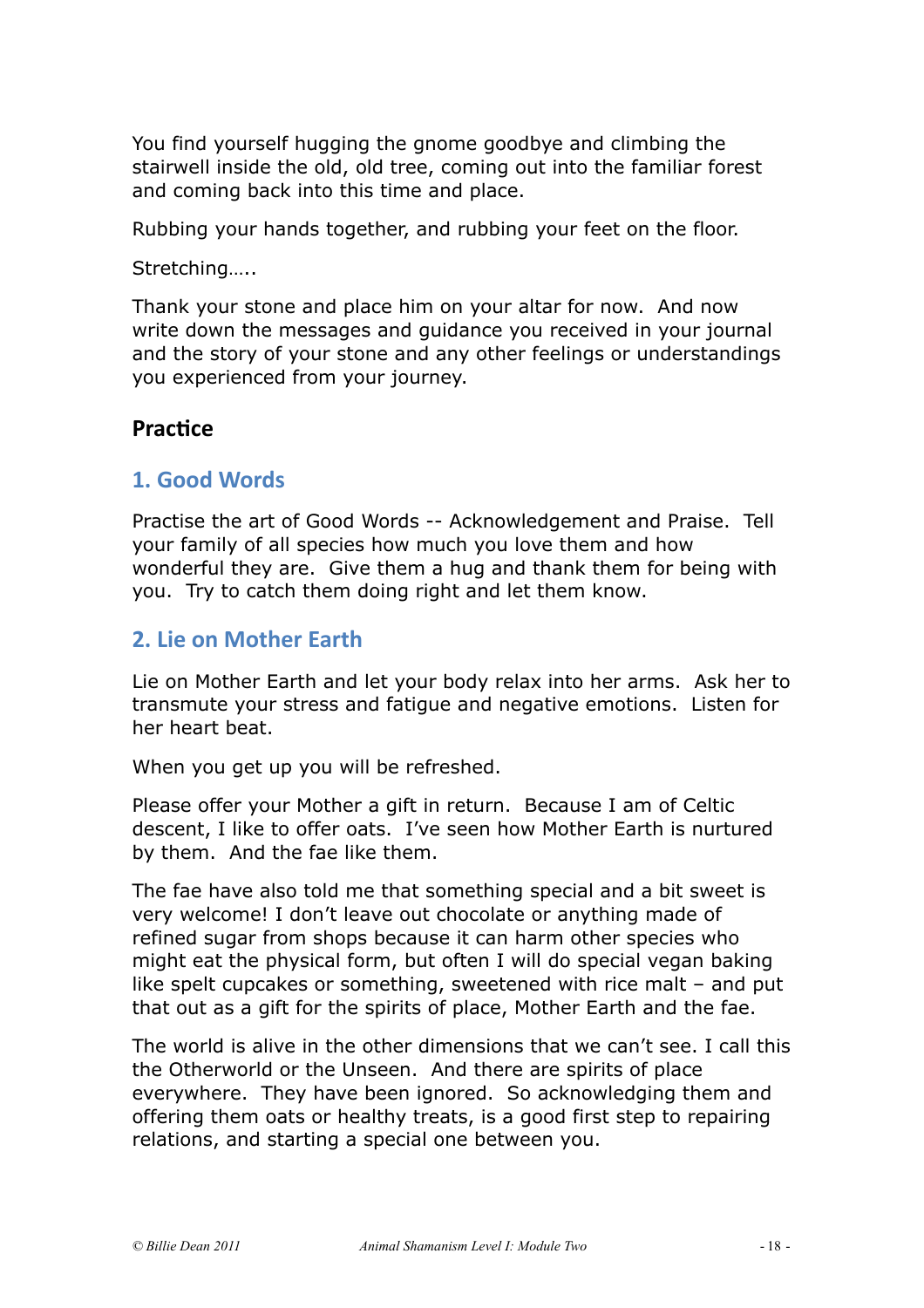When I needed some hawthorn berries for a faerie ritual we did last year, I asked permission to take them. I was granted permission but told not to take all of them. To leave some for the tree and the birds. I was grateful and careful. And then I scattered handfuls of oats around each hawthorn and watched how the Mother was nourished by the exchange.

In the old days, people would leave out milk and cake or bread for the fae to keep in good relations with them. Variations of this same tradition are repeated around the world. When we were with Don Franscisco of the Inka Q'ero nation, he offered a drink to Mother Earth and also Grandfather Sun before he took a sip himself. Always acknowledge, always give, always stay in gratitude.

<span id="page-18-0"></span>This puts your feet firmly on the path of Beauty.

#### **3. Warming Up for Telepathy**

In preparation for the telepathic section of the work, please start by guessing who is on the phone when it rings. Notice if that person had crossed your consciousness recently.

The Universal Silent Language is gentle and subtle, so we are going to begin exercising the muscle by noticing the thoughts in our mind. Some people doing this module may already be practising telepathy, but it doesn't hurt to get back to basics and stretch your muscles. Andrew and I made this a game, even though I was fluent in the Silent Language. We would also guess how many calls were on the answering machine after we'd been out.

### <span id="page-18-1"></span>**4. Letting Go of Control**

The other thing I want you to do is notice where you try and control your life and conversations. Just notice if you catch yourself! Some people like to be in control of situations and conversations, but if you are going to become a good listener, you need to let go and allow the silent language to flow.

This path is about self-reflection and awareness at a deep level.

Have fun!! And if you have some time – read the section on Telepathy in *Secret Animal Business*, as it may help you realise how telepathic you already are.

. . . . . .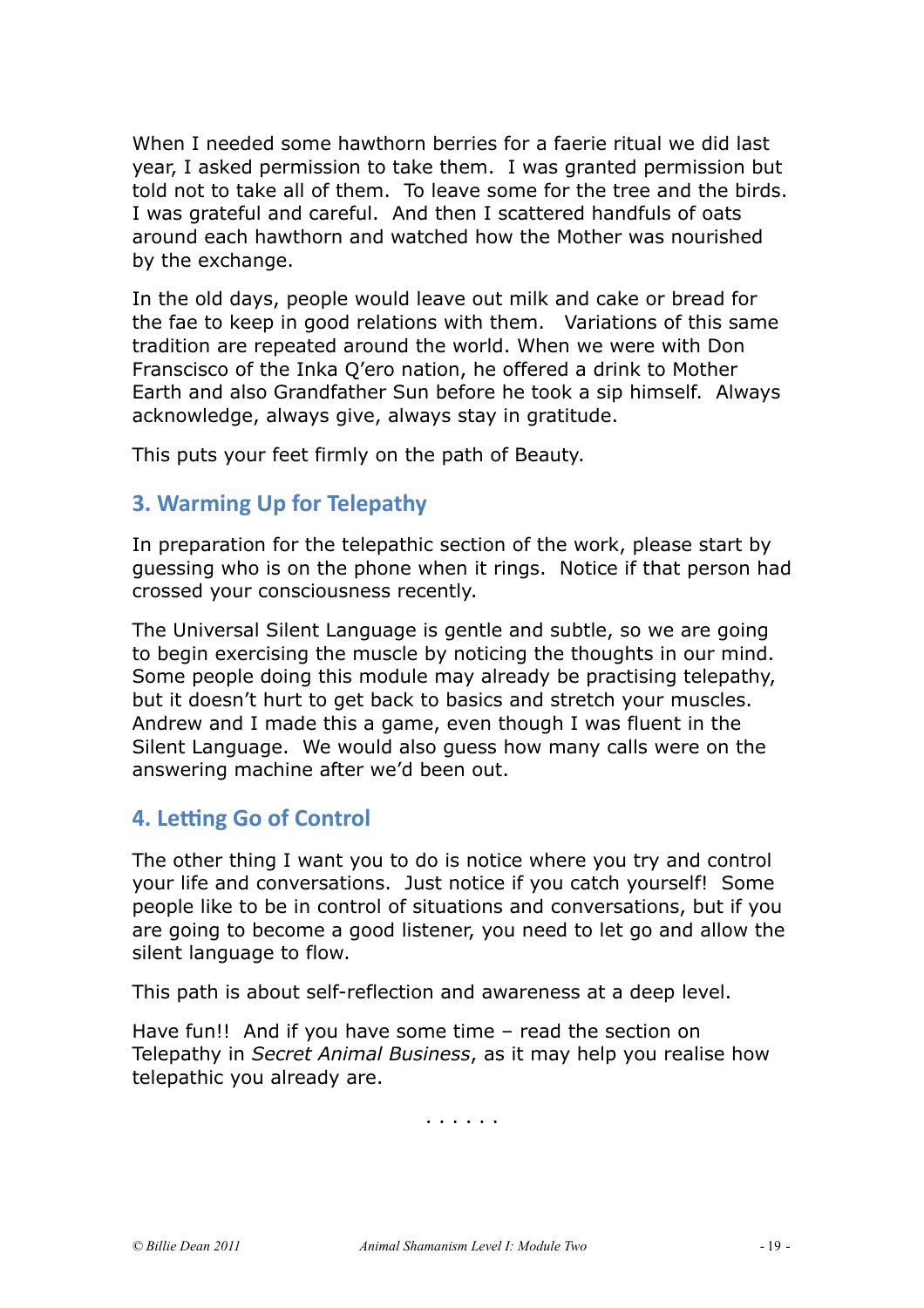#### <span id="page-19-0"></span>**Resources**

Secret Animal Business, by Billie Dean, available at my [web site](http://www.billiedean.com) or on [Amazon](http://amzn.to/fMGgAr).